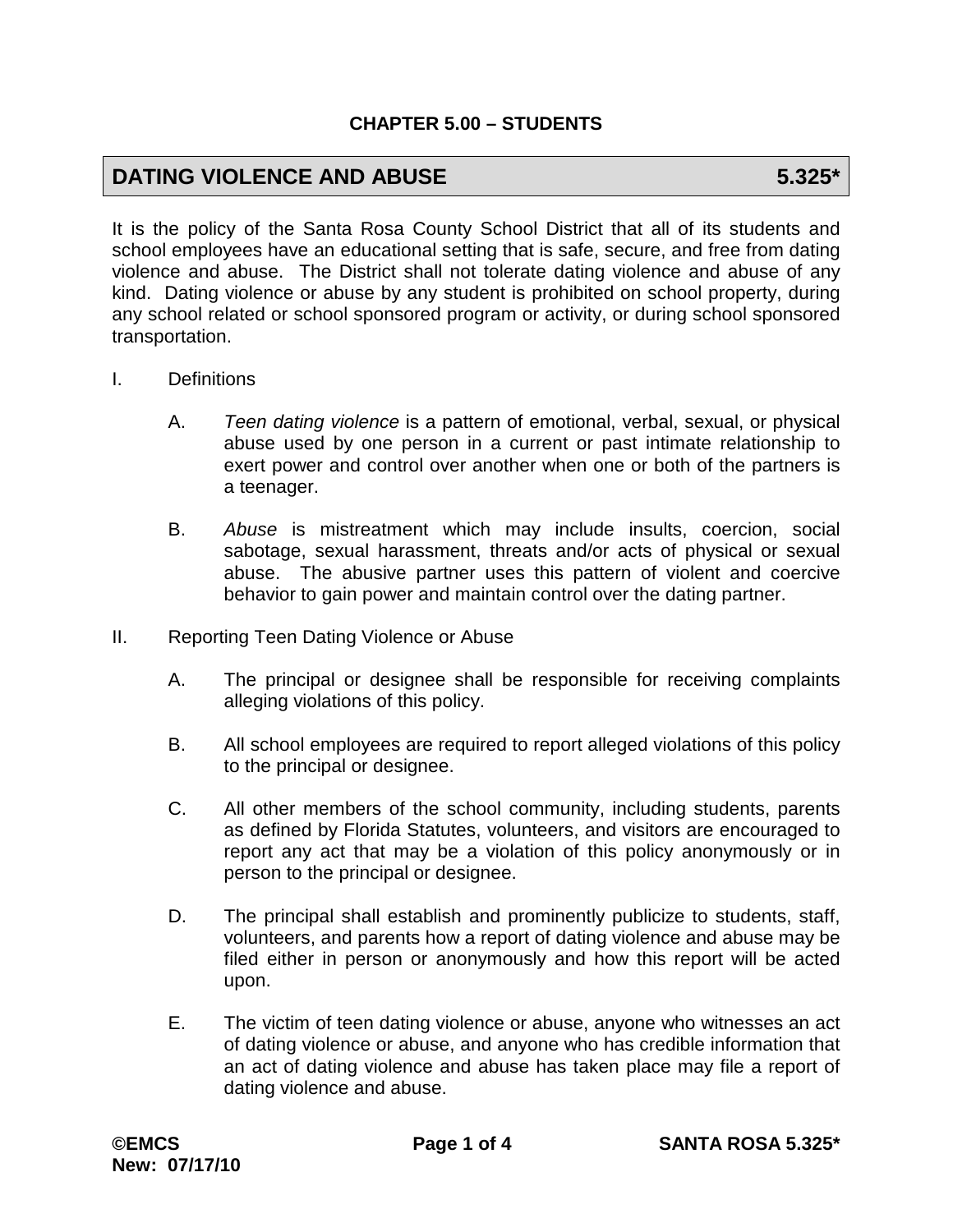- F. Submission of a good faith complaint or report of teen dating violence or abuse will not affect the complainant or reporter's future employment, grades, learning or working environment, or work assignments.
- G. Any written or oral report of an act of dating violence and abuse shall be considered an official means of reporting such act(s). Reports may be made anonymously, but formal disciplinary action may not be based solely on the basis of an anonymous report.
- H. Incidents of teen dating violence and abuse shall be filed within ten (10) school days of the alleged incident or having knowledge of the incident.
- III. Investigations
	- A. The principal or designee shall select a staff member employed at the school and trained in investigative procedures to initiate the investigation. The staff member may not be the accused perpetrator or victim.
	- B. Documented interviews of the victim, alleged perpetrator and witnesses shall be conducted privately and separately. All interviews are confidential. Each individual (victim, alleged perpetrator and witnesses) will be interviewed separately and at no time will the alleged perpetrator and victim be interviewed together.
	- C. The investigative process shall be completed within ten (10) school days from the time the report is filed.
	- D. The highest level of confidentiality possible will be upheld regarding the submission of a complaint or a report of teen dating violence and/or abuse and the investigative procedures that follow.
	- E. If it is determined that inappropriate behavior(s) has occurred, the investigator will make recommendations for disciplinary action to the principal or Superintendent.
- IV. Discipline
	- A. Immediate action shall be taken to eliminate the behavior.
	- B. Disciplinary action shall be taken based on the circumstances of the behavior(s).
	- C. Discipline shall be consistent with the provisions of the *Code of Student Conduct*.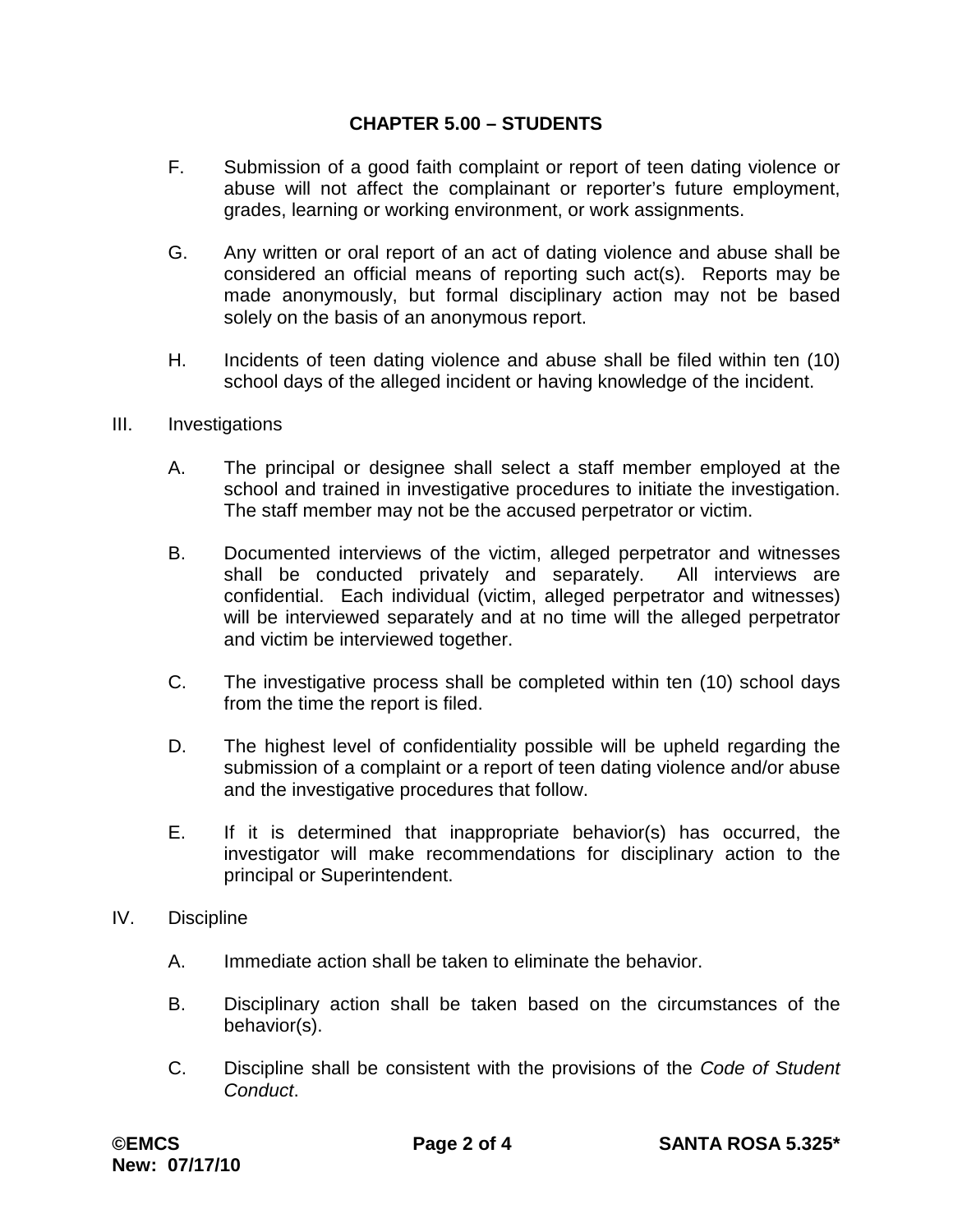- D. If a crime has been committed, the appropriate law enforcement agency shall be immediately notified.
- V. Restraining Orders
	- A. If an order of protection has been issued, the student or his/her parent(s) should inform the school immediately.
	- B. The investigator will contact the abuser and his/her parent(s) to initiate a contract to stay away from the victim, consistent with the terms of the order, with penalties for known violations of the contract.
	- C. The principal or district administrator will notify law enforcement immediately if he/she has a reasonable belief that a criminal or civil restraining order has been violated.
	- D. The school resource officer and/or security officer will respond immediately to a report of a violation of a criminal or a civil restraining order.
- VI. Support Services for the Victim

The school shall provide a victim of dating violence and abuse with support services that may include but are not limited to

- A. A contract with the offender to stay away from the victim while on school grounds, on school transportation and during school sponsored programs and events;
- B. Reasonable accommodations, such as class schedule changes;
- C. Security protection, such as safe egress/regress from school and within the school;
- D. Timely and comprehensive investigation of dating violence and abuse complaints.
- E. Referrals for outside support and/or counseling.
- VII. Curriculum
	- A. The health education curriculum for students in grades 7 through 12 shall include dating violence and abuse. The teen dating violence and abuse